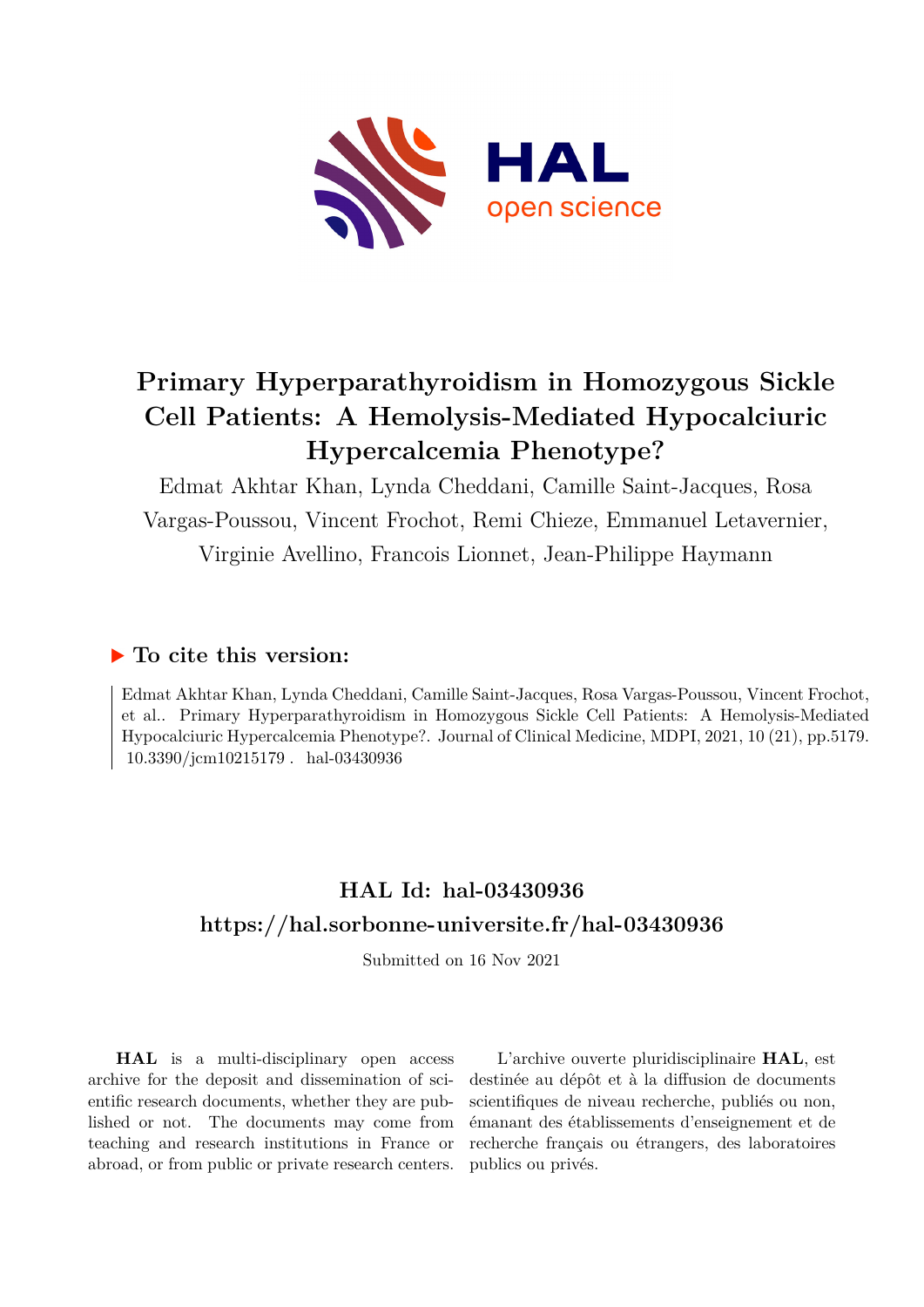



### *Article* **Primary Hyperparathyroidism in Homozygous Sickle Cell Patients: A Hemolysis-Mediated Hypocalciuric Hypercalcemia Phenotype?**

**Edmat Akhtar Khan <sup>1</sup> , Lynda Cheddani 2,3, Camille Saint-Jacques 4,5, Rosa Vargas-Poussou <sup>6</sup> [,](https://orcid.org/0000-0002-4169-0680) Vincent Frochot 4,5 , Remi Chieze 4,5, Emmanuel Letavernier 4,5, Virginie Avellino <sup>7</sup> , Francois Lionnet <sup>7</sup> and Jean-Philippe Haymann 4,5,[\\*](https://orcid.org/0000-0002-2756-2287)**

- <sup>1</sup> Service de Néphrologie, Université de Lorraine, CHRU-Nancy, 54500 Vandœuvre-lès-Nancy, France; edmat.khan@gmail.com
- <sup>2</sup> Unité HTA, Prévention et Thérapeutique Cardiovasculaires, Assistance Publique—Hôpitaux de Paris, Hôpital Hôtel Dieu, 75004 Paris, France; lynda.cheddani@aphp.fr
- <sup>3</sup> Centre de Diagnostic et de Thérapeutique, Hôtel-Dieu, Université de Paris, 75006 Paris, France
- <sup>4</sup> Service des Explorations Fonctionnelles Multidisciplinaires, Assistance Publique—Hôpitaux de Paris, Hôpital Tenon, 75020 Paris, France; camille.saint-jacques@aphp.fr (C.S.-J.); vincent.frochot@aphp.fr (V.F.); remi.chieze@aphp.fr (R.C.); emmanuel.letavernier@aphp.fr (E.L.)
- <sup>5</sup> Unité Mixte de Recherche (UMR) S 1155, Institut National de la Santé et de la Recherche Médicale, Sorbonne Université, Hôpital Tenon, 75020 Paris, France
- <sup>6</sup> Centre d'Investigation Clinique, Centre de Référence des Maladies Rénales Héréditaires de l'Enfant et de l'Adulte, Assistance Publique—Hôpitaux de Paris, Hôpital Européen Georges Pompidou, 75015 Paris, France; rosa.vargas@aphp.fr
- <sup>7</sup> Service de Médecine Interne, Centre de Référence de la Drépanocytose, Assistance Publique—Hôpitaux de Paris, Hôpital Tenon, 75020 Paris, France; virginie.avellino@aphp.fr (V.A.); francois.lionnet@aphp.fr (F.L.)
- **\*** Correspondence: jean-philippe.haymann@aphp.fr; Tel.: +33-1-5601-6771; Fax: +33-1-5601-7003

**Abstract:** Primary hyperparathyroidism (pHPT) has been reported to have a higher prevalence in sickle cell disease (SCD) patients, including a high rate of recurrence following surgery. However, most patients are asymptomatic at the time of diagnosis, with surprisingly infrequent hypercalciuria, raising the issue of renal calcium handling in SCD patients. We conducted a retrospective study including (1) 64 hypercalcemic pHPT non-SCD patients; (2) 177 SCD patients, divided into two groups of 12 hypercalcemic pHPT and 165 non-pHPT; (3) eight patients with a diagnosis of familial hypocalciuric hypercalcemia (FHH). Demographic and biological parameters at the time of diagnosis were collected and compared between the different groups. Determinants of fasting fractional excretion of calcium ( $FeCa<sup>2+</sup>$ ) were also analyzed in non-pHPT SCD patients. Compared to non-SCD pHPT patients, our data show a similar ionized calcium and PTH concentration, with a lower plasmatic calcitriol concentration and a lower daily urinary calcium excretion in pHPT SCD patients  $(p < 0.0001$  in both cases). Fasting FeCa<sup>2+</sup> is also surprisingly low in pHPT SCD patients, and thus inadequate to be considered hypercalcemia, recalling the FHH phenotype. Fe $Ca^{2+}$  is also low in the non-pHPT SCD control group, and negatively associated with PTH and hemolytic biomarkers such as LDH and low hemoglobin. Our data suggest that the pHPT biochemical phenotype in SCD patients resembles the FHH phenotype, and the fasting  $FeCa<sup>2+</sup>$  association with chronic hemolysis biomarkers strengthens the view of a potential pharmacological link between hemolytic by-products and calcium reabsorption, potentially through a decreased calcium-sensing receptor (CaSR) activity.

**Keywords:** primary hyperparathyroidism; sickle cell disease; urinary calcium; familial hypocalciuric hypercalcemia;  $FeCa<sup>2+</sup>$ ; hemolysis

#### **1. Introduction**

Homozygous sickle cell disease (SCD), also known as sickle cell anemia, is one of the most prevalent monogenic disorders in the world and is most particularly found in



**Citation:** Khan, E.A.; Cheddani, L.; Saint-Jacques, C.; Vargas-Poussou, R.; Frochot, V.; Chieze, R.; Letavernier, E.; Avellino, V.; Lionnet, F.; Haymann, J.-P. Primary Hyperparathyroidism in Homozygous Sickle Cell Patients: A Hemolysis-Mediated Hypocalciuric Hypercalcemia Phenotype? *J. Clin. Med.* **2021**, *10*, 5179. [https://doi.org/](https://doi.org/10.3390/jcm10215179) [10.3390/jcm10215179](https://doi.org/10.3390/jcm10215179)

Academic Editors: Rasa Zarnegar and Aviram Mizrachi

Received: 22 August 2021 Accepted: 3 November 2021 Published: 5 November 2021

**Publisher's Note:** MDPI stays neutral with regard to jurisdictional claims in published maps and institutional affiliations.



**Copyright:** © 2021 by the authors. Licensee MDPI, Basel, Switzerland. This article is an open access article distributed under the terms and conditions of the Creative Commons Attribution (CC BY) license (https:/[/](https://creativecommons.org/licenses/by/4.0/) [creativecommons.org/licenses/by/](https://creativecommons.org/licenses/by/4.0/)  $4.0/$ ).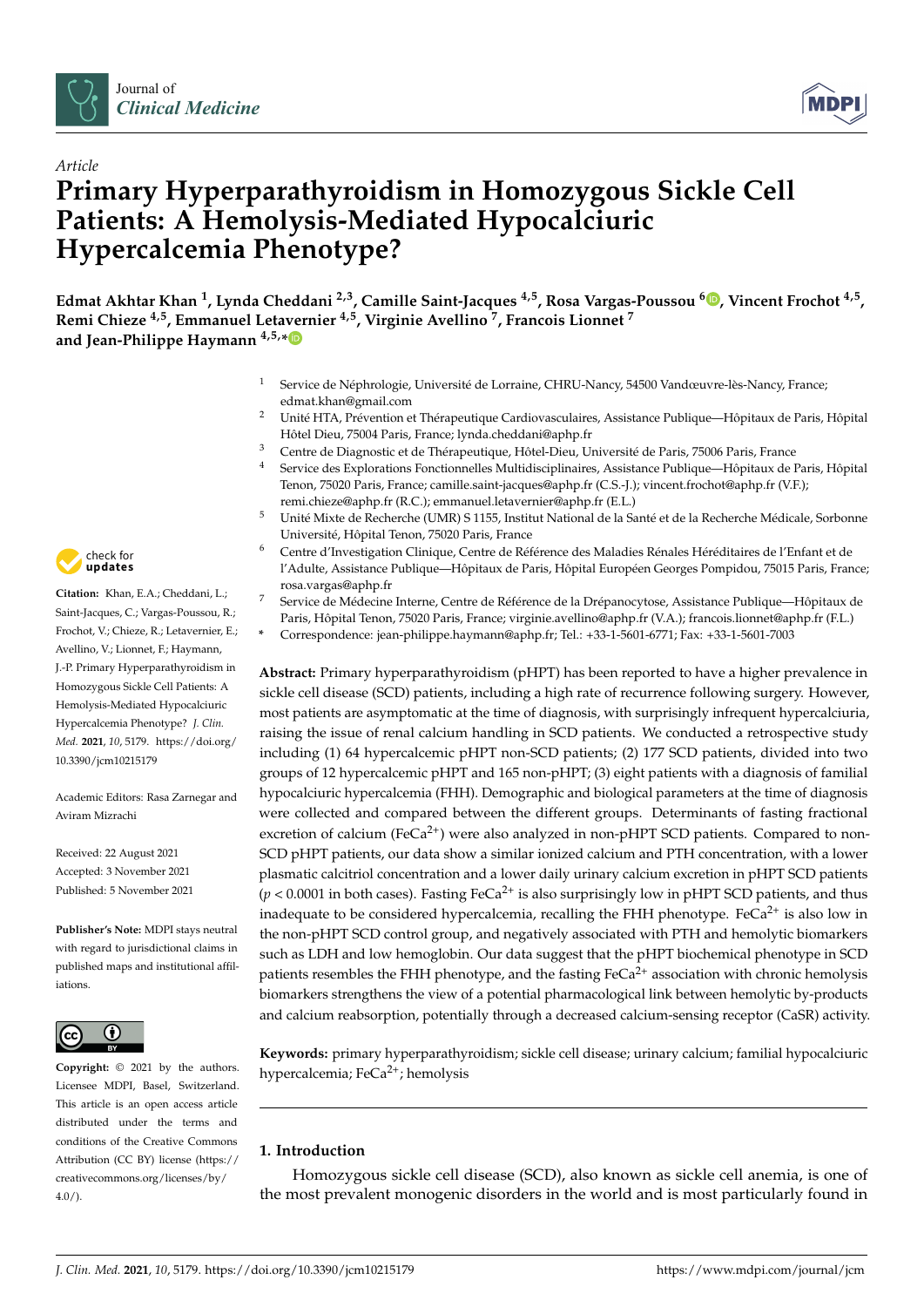sub-Saharan Africans or people with African ascendance [1]. A single change in aminoacid in the β-globin chain (replacement of a glutamic acid for a valine) is the cause for the formation of hemoglobin S [2], a pathologic variant of normal adult hemoglobin responsible for abnormally shaped erythrocytes, which ultimately leads to a wide array of acute and chronic organ lesions, due to chronic hemolysis and acute vaso-occlusive crisis [3]. Numerous metabolic disorders have also been identified, such as hyperphosphatemia [4–8], hypomagnesemia [9,10] or metabolic acidosis [11,12]. Vitamin D deficiency is a frequent finding among endocrine disorders [13,14], with reported occurrence of secondary hyperparathyroidism [15] and cases of bone fragility [16,17].

Primary hyperparathyroidism (pHPT) is an endocrine disorder caused by the excessive secretion of parathyroid hormone (PTH) by the parathyroid glands, with the diagnosis generally being established on the association of hypercalcemia, elevated PTH levels and high urinary calcium excretion [18]. This disease was not a focus in SCD patients, despite several case reports [19,20], until a recent paper by Denoix et al. reported a 5% prevalence of pHPT [21,22]. SCD patients with pHPT were further analyzed and reported to mainly experience adenoma (90% of patients who underwent surgical treatment) and to be mostly clinically asymptomatic with mild hypercalcemia. On a small series of 12 patients, only three had hypercalciuria.

After metabolic evaluation of several SCD patients in our department with a final diagnosis of pHPT, we were surprised to find a lack of hypercalciuria. This raised the issue of the biochemical features of these patients compared to pHPT renal stone patients and, more broadly, of the determinants of the handling of renal tubular calcium in an SCD population.

#### **2. Materials and Methods**

This retrospective monocentric study in Tenon Hospital between January 2011 and December 2020 (Assistance Publique des Hôpitaux de Paris, France) included three different cohorts of patients: (1) Renal stone patients referred to our Department of Physiology for hypercalcemia with a final diagnosis of pHPT; (2) Homozygous SCD patients referred to our department for a routine metabolic evaluation; (3) Patients referred for hypercalcemia with a final diagnosis of inactive *CaSR* mutation, also called familial hypocalciuric hypercalcemia (FHH), after gene sequencing. All patients included in this study signed written informed consents. Clinical and biological data were collected from the department of physiology database (data collection was approved by the "Commission Nationale de l'Informatique et des Libertés" according to French legislation, n◦2065902v0).

In each group, we collected clinical data such as age, gender, height, weight, blood pressure and current medication. Exclusion criteria were patients with an age < 18 years old, estimated glomerular filtration rate (eGFR) <  $60$  mL/min/1.73 m<sup>2</sup> and treatment with thiazide diuretics, bisphosphonates or lithium as these medications may interfere with plasma or urine calcium concentrations. pHPT in both SCD and non-SCD groups was defined by the association of hypercalcemia (serum-ionized calcium  $\geq 1.30$  mmol/L) and inappropriate intact PTH levels (≥40 pg/mL). A *CaSR* mutation was ruled out by a negative genetic screening in 11 out of 12 patients, and a positive <sup>99m</sup>Tc sestamibi fixation was found in the remaining patient. Furthermore, positive imaging was detected in 5 out of 5 tested patients. Among the four patients who underwent parathyroidectomy, three patients had normalized calcium and PTH levels, and one patient had secondary hyperparathyroidism (low serum ionized calcium level with an increased serum PTH). Histology was in accordance with a single adenoma in three patients and two adenomas in one patient.

Among 192 eligible SCD patients, 15 were excluded for chronic renal failure. Thus, a total of 177 patients were included and divided into pHPT SCD (*n* = 12) and non-pHPT SCD groups  $(n = 165)$ .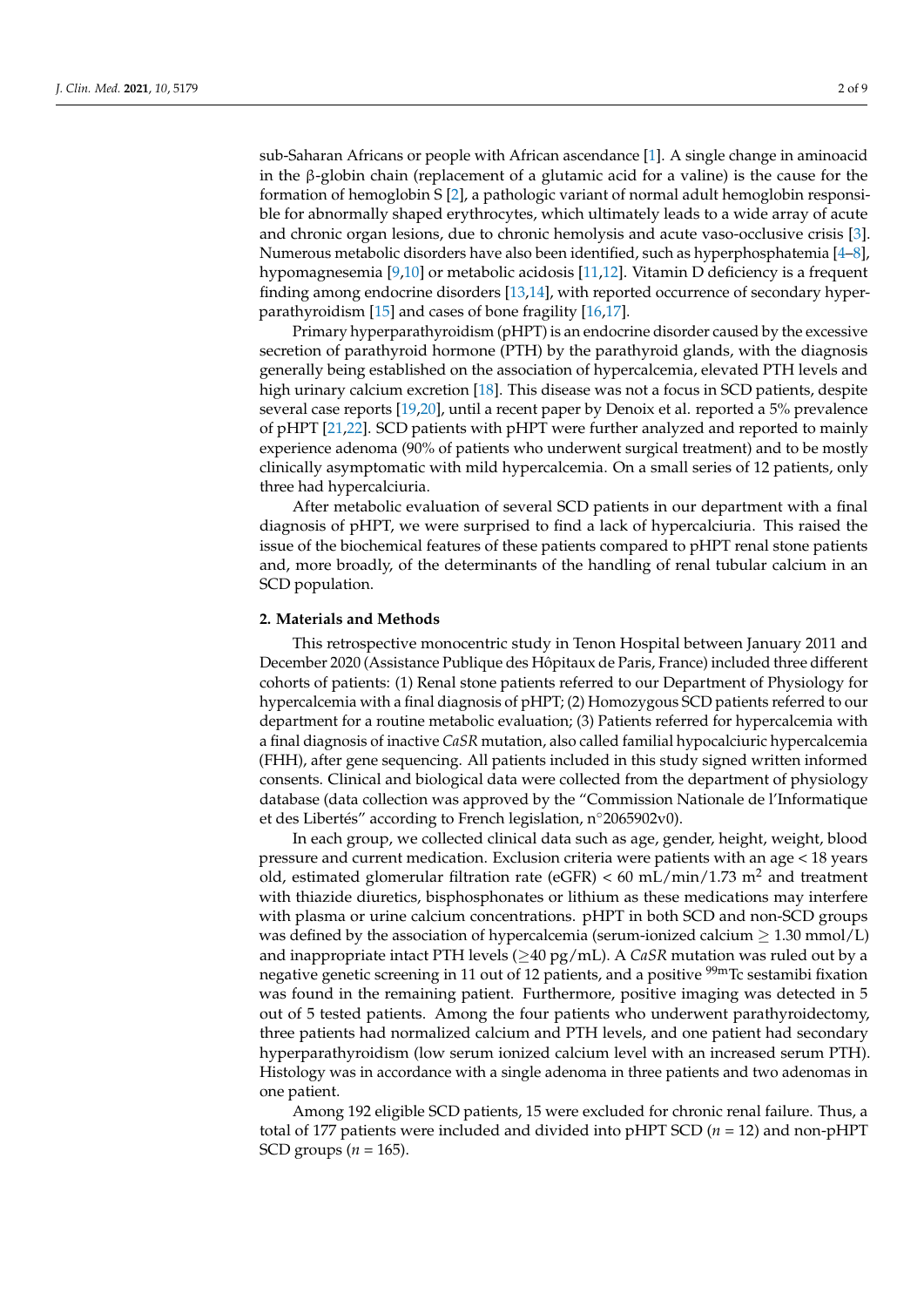Among 77 eligible renal stone pHPT non-SCD patients, one was excluded for chronic renal failure, and 12 were excluded for either bisphosphonates or thiazide diuretics intake. A total of 64 pHPT non-SCD patients were thus included.

#### *2.1. Assays*

Biological data were collected at the time of the diagnosis of pHPT. Serum and urine creatinine levels were measured by the enzymatic method on a Kenolab 20 analyzer from Thermo Fisher Scientific. We used a conventional colorimetric assay to measure phosphate, protein, urea, uric acid and glucose on a Kenolab 20 analyzer. Bicarbonate, sodium, potassium and ionized calcium were measured with an ABL 815 from Radiometer. Plasma and urine calcium and magnesium concentrations were measured with the PerkinElmer 3300 atomic absorption spectrometer. 25-hydroxyvitamin D and 1,25-dihydroxyvitamin D levels were measured with radioimmunoassay kits from Immunodiagnostics Systems Ltd. Parathyroid hormone was measured with the ELSA-PTH radioimmunoassay kit from Cisbio International. We measured FGF23 using the C-terminal assay from Immunotopics. Bone turnover was assessed by serum bone alkaline phosphatase level (BAPL) measured with the Ostase bone alkaline phosphatase Enzyme immunoassay from Immunodiagnostics Systems Ltd., and deoxypyridinoline (DPD) was measured by the radioimmunoassay method from Immunodiagnostics Systems Ltd. Urine ammonium  $(NH_4^+)$  was measured with the RANDOX Laboratories Kit. Other laboratory values were measured using standard hospital laboratory techniques. eGFR was calculated using the CKD-EPI equation [23].

#### *2.2. Statistical Analysis*

Variables were expressed as percentages, means  $\pm$  SD, or medians (IQR: interquartile range), as appropriate. Comparisons of quantitative variables between the groups were performed using Kruskal–Wallis test and post-hoc Dunn's multiple comparison test. In non-pHPT SCD patients, associations between fasting  $Feca<sup>2+</sup>$  and variables of interest were tested separately using a univariate regression test and a multilinear regression analysis when the adjustment on serum PTH was performed. Statistical testing was conducted at the two-tailed α-level of 0.05. All statistical analyses were carried out using GraphPad Prism 8.4.3 and Statview 5.0 software.

#### **3. Results**

A diagnosis of pHPT was performed in 6.8% of the 177 SCD patients included in our study. Among the 12 patients with pHPT, we found a median total calcemia of 2.61 mmol/L (IQR: 2.49–2.66); none of the patients had a total calcemia above 2.75 mmol/L.

#### *3.1. pHPT SCD Patients versus Non-SCD pHPT Patients*

A comparison between pHPT renal stone non-SCD patients and pHPT SCD patients (Table 1) showed no difference for serum calcium (total and ionized) or PTH levels, conversely to 1,25-dihydroxyvitamin D which is lower (*p* < 0.0001) and 24 h calciuria, which is dramatically decreased in pHPT SCD patients (8.7 mmol/day versus 2.3 mmol/day, respectively,  $p < 0.0001$ ). Noticeably, daily sodium chloride intake assessed by 24-h urine sodium is similar, whereas diet protein intake assessed by 24-h urine urea is significantly decreased in pHPT SCD patients. As expected, eGFR is higher in SCD patients (*p* < 0.0001 for both pHPT and non-pHPT SCD). Remarkably, serum phosphate levels in pHPT SCD patients are significantly higher than those of non-SCD pHPT (1.04 mmol/L vs. 0.76 mmol/L, *p* < 0.0001) and significantly lower than those of non-pHPT SCD patients (1.04 mmol/L vs. 1.21 mmol/L,  $p < 0.0001$ ). Moreover, 75% of them have serum phosphate values within a normal range, despite their very high value of circulating FGF23 (median value of 802 RUI/mL, IQR: 589-1355). Bone resorption biomarker deoxypyridinoline is low for the pHPT SCD group, but BALP, a marker of bone calcium efflux, is not significantly different. Notably, fasting FeCa<sup>2+</sup>, a marker of calcium renal handling, is surprisingly low in the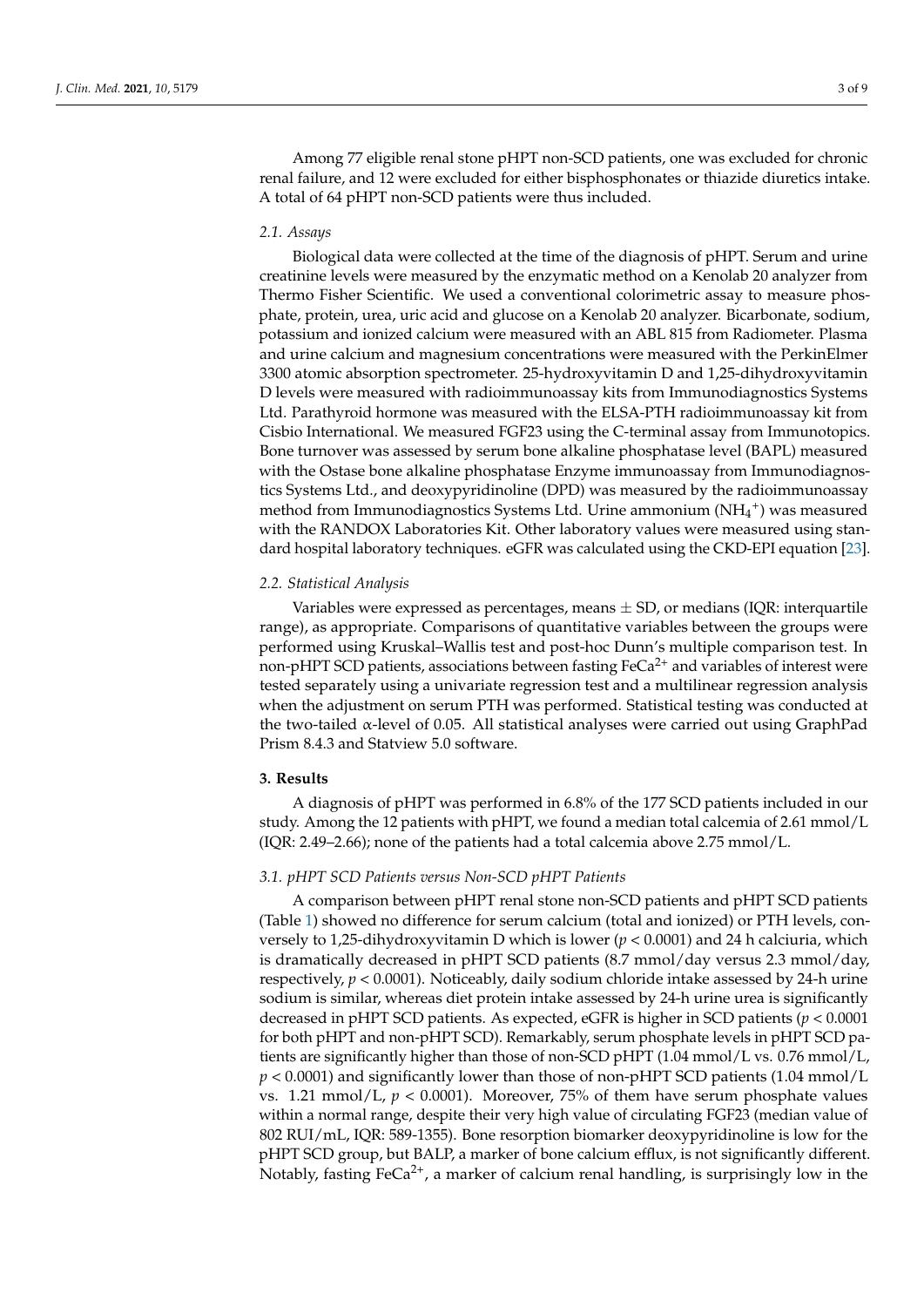setting of hypercalcemia and significantly decreased in the pHPT SCD group (0.88% vs. 2.84%, *p* < 0.0001).

**Table 1.** Comparison of demographic and biological parameters between pHPT non-SCD, pHPT SCD and non-pHPT SCD patients.

|                                    | pHPT Non-SCD         | pHPT SCD                        | Non-pHPT SCD                      | $p$ -Value            |  |
|------------------------------------|----------------------|---------------------------------|-----------------------------------|-----------------------|--|
|                                    | $(n = 64)$           | $(n = 12)$                      | $(n = 165)$                       | (Kruskal-Wallis Test) |  |
| Age $(y)$                          | $54(42-61)$          | $43(34 - 50)$                   | 30 (23-39) $a,b$                  | < 0.0001              |  |
| Sex (F/M)                          | 46/64                | 7/12                            | 91/165                            | 0.16                  |  |
| BMI $(kg/m^2)$                     | 24.8 (22.2-28.2)     | $22.0(20.2 - 26.5)$             | 21.9 (19.8-24.5) <sup>a</sup>     | < 0.0001              |  |
| <b>Blood</b>                       |                      |                                 |                                   |                       |  |
| eGFR (mL/min/1.73 m <sup>2</sup> ) | 98 (89-108)          | 118 (104–132) <sup>a</sup>      | 129 (115–144) <sup>a</sup>        | < 0.0001              |  |
| Calcium (mM)                       | $2.61(2.54 - 2.71)$  | $2.61(2.49-2.66)$               | 2.33 $(2.26-2.41)$ <sup>a,b</sup> | < 0.0001              |  |
| Ionized calcium (mM)               | $1.37(1.32 - 1.43)$  | $1.35(1.32 - 1.36)$             | 1.21 $(1.18-1.23)$ <sup>a,b</sup> | < 0.0001              |  |
| Phosphate (mM)                     | $0.76(0.63 - 0.85)$  | 1.04 (0.97-1.12) <sup>a</sup>   | 1.21 $(1.09-1.37)$ <sup>a,b</sup> | < 0.0001              |  |
| Magnesium (mM)                     | $0.85(0.80-0.93)$    | $0.82(0.73 - 0.90)$             | 0.82 (0.77-0.88) $^{\rm a}$       | 0.03                  |  |
| Uric acid $(\mu M)$                | 308 (271-382)        | 350 (272-525)                   | 377 (301–462) <sup>a</sup>        | 0.0007                |  |
| Bicarbonate (mM)                   | $25(24-27)$          | $24(23-25)$                     | $25(24-27)$                       | 0.17                  |  |
| 25-hydroxyvitamin D (ng/mL)        | $20(11-27)$          | $14(10-24)$                     | $15(10-24)$                       | 0.22                  |  |
| 1,25-dihydroxyvitamin D            | $81(65-102)$         | 52 (38-81) $^{\rm a}$           | 49 (39-70) <sup>a</sup>           | < 0.0001              |  |
| (pg/mL)                            |                      |                                 |                                   |                       |  |
| $PTH$ (pg/mL)                      | $82(57-113)$         | $59(45-69)$                     | 36 (25–46) $a,b$                  | < 0.0001              |  |
| FGF23 (RUI/mL)                     | $69(57-94)$          | 802 (589-1355) <sup>a</sup>     | 721 (341-1351) <sup>a</sup>       | < 0.0001              |  |
| BALP (ng/mL)                       | $17(12-25)$          | $19(15-34)$                     | $18(14-25)$                       | 0.30                  |  |
| Urine                              |                      |                                 |                                   |                       |  |
| DPD (mM/mM creatinine)             | $8.2(5.7-10.8)$      | 4.9 (4.2–6.6) <sup>a</sup>      | 4.5 (3.2–5.8) $^{\rm a}$          | < 0.0001              |  |
| Fasting FeCa <sup>2+</sup> $(\%)$  | $2.84(1.91 - 3.58)$  | $0.88$ (0.40–1.38) <sup>a</sup> | $0.34$ (0.13-0.66) <sup>a</sup>   | < 0.0001              |  |
| Calcium (mM/day)                   | $9.24(6.68 - 12.98)$ | $2.31$ (1.04-5.00) <sup>a</sup> | 1.12 (0.55-1.94) <sup>a</sup>     | < 0.0001              |  |
| Sodium (mM/day)                    | $127(86-166)$        | $115(84-145)$                   | 104 (68–136) <sup>a</sup>         | .02                   |  |
| Urea (mM/day)                      | 349 (284-425)        | 188 (157–298) <sup>a</sup>      | 255 (175-328) <sup>a</sup>        | < 0.0001              |  |
| Creatinine (mM/day)                | $9.4(7.6 - 11.7)$    | $9.5(5.8-11.5)$                 | $10.2(7.6-13.6)$                  | 0.54                  |  |
| 24-h urine pH                      | $6.2(5.8-6.6)$       | 5.5 $(5.3-6.3)$ <sup>a</sup>    | 5.7 $(5.4-6.0)$ <sup>a</sup>      | < 0.0001              |  |
| $NH_4^+$ (mM/day)                  | 29.0 (21.6-43.6)     | 17.3 (12.3–26.1) $^{\rm a}$     | 19.4 (14.0-25.7) $^{\rm a}$       | < 0.0001              |  |

y, years; F, female; M, male; mM, mmol/L; µM, µmol/L; <sup>a</sup>:  $p < 0.05$  vs. pHPT non-SCD group; <sup>b</sup>:  $p < 0.05$  vs. pHPT SCD group.

#### *3.2. pHPT SCD Patients versus FHH Patients*

Eight patients (2 males and 6 females), with a final diagnosis of FHH confirmed by genetic sequencing, are reported in the present study, with a median age of 41 years old (IQR: 31–47). Median ionized calcium and PTH were 1.38 mmol/L (IQR: 1.36–1.42) and 51 pg/mL (IQR: 33–64), respectively. As shown in Figure 1, pHPT SCD patients' biochemical pattern appears very similar to FHH patients, particularly 24 h urine calcium (median value at 3.42 mmol/day, IQR: 2.21–5.15) and fasting  $FeCa<sup>2+</sup>$  (median value at 1.05%, IQR: 0.52–1.68).

#### *3.3. pHPT SCD Patients versus Non-pHPT SCD Patients*

Among our whole SCD population, patients with pHPT are older (42.5 vs. 30 years of age), with a similar sex ratio (58% vs. 55% of females). As expected, calcium (both total and ionized) and serum PTH levels are lower in non-pHPT SCD patients. However, surprisingly, FGF23, 1,25-dihydroxyvitamin D, 24-h urinary calcium levels and fasting  $FeCa<sup>2+</sup>$  are not significantly different from pHPT SCD patients.

#### *3.4. Non-pHPT SCD Patients: Biochemical Factors Associated with Fasting FeCa2+*

Among non-pHPT SCD patients, median ionized calcium is 1.21 mmol/L, with only eight patients having hypocalcemia (ionized calcium  $< 1.15$  mmol/L) and a strikingly low fasting FeCa<sup>2+</sup> of 0.34%. As shown on Table 2, fasting FeCa<sup>2+</sup> is negatively associated with PTH, combined with several hemolytic biomarkers such as LDH, low hemoglobin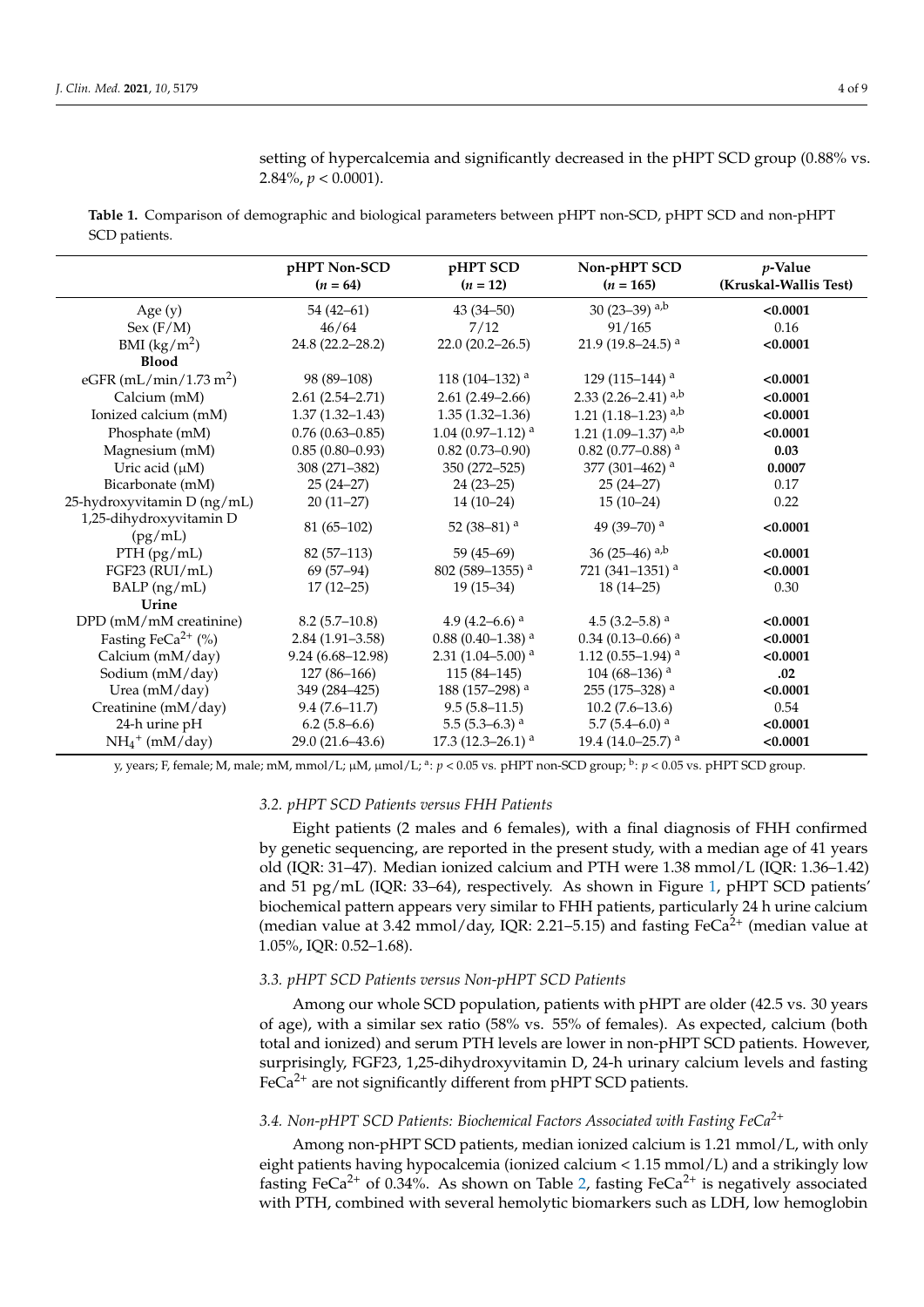

Figure 1. Distribution of different biochemical parameters related to calcium homeostasis among pHPT non-SCD patients, pHPT SCD and FHH patients. (A) Ionized calcium (B) PTH concentration (C) serum phosphate (D) fasting urine calcium (expressed as urine calcium/creatinine ratio) (E) 24 h urinary calcium excretion and (F) fasting FeCa<sup>2+</sup>. Lines indicate median values.

*3.3. pHPT SCD Patients versus Non-pHPT SCD Patients*   $M_{\text{mmol}}/(I \cdot u)$  and phpPT are older (42.5 vs. 30 years). **Table 2.** Univariate analysis of biochemical factors associated with fasting FeCa<sup>2+</sup> in non-pHPT SCD patients, before and after adjustment on PTH. y, years; mM, mmol/L; µM, µmol/L.

|                                    | <b>Standardized Coefficient</b><br>No Adjustment | $p$ -Value | <b>Standardized Coefficient</b><br><b>Adjustment for PTH</b> | <i>p</i> -Value |
|------------------------------------|--------------------------------------------------|------------|--------------------------------------------------------------|-----------------|
| Age $(y)$                          | 0.14                                             | 0.01       | 0.20                                                         | 0.01            |
| eGFR (mL/min/1.73 m <sup>2</sup> ) | $-0.02$                                          | 0.23       | $-0.10$                                                      | 0.23            |
| Ionized calcium (mM)               | 0.13                                             | 0.11       | 0.12                                                         | 0.11            |
| Serum phosphate (mM)               | $-0.10$                                          | 0.19       | $-0.10$                                                      | 0.19            |
| $PTH$ (pg/mL)                      | $-0.26$                                          |            |                                                              |                 |
| 1,25-dihydroxyvitamin D (pg/mL)    | 0.06                                             | 0.62       | 0.04                                                         | 0.62            |
| FGF23 (RUI/mL)                     | 0.05                                             | 0.44       | 0.08                                                         | 0.44            |
| Hemoglobin $(g/dL)$                | 0.21                                             | 0.02       | 0.19                                                         | 0.02            |
| Hematocrit $(\% )$                 | 0.23                                             | 0.007      | 0.21                                                         | 0.007           |
| LDH (U/L)                          | $-0.25$                                          | 0.02       | $-0.21$                                                      | 0.02            |
| Bilirubin $(\mu M)$                | $-0.16$                                          | 0.05       | $-0.17$                                                      | 0.05            |

#### **Table 2. University of analysis of analysis of biochemical factors as social factors as social factors and**  $\mathbf{z}$

Our data show a high prevalence of pHPT, reaching 6.8% of our SCD patients, consistent with previous reports [21,22]. To our knowledge, our study is the first to point out that tent with previous reports [21,22]. To our knowledge, our study is the first to point out that<br>pHPT SCD patients have a similar biological phenotype to that of FHH patients, which is characterized by hypercalcemia with inappropriate PTH levels and low urinary calcium

and low hematocrit. Noticeably, these associations remain significant after adjustment on PTH with a positive association with aging. No association is found with eGFR or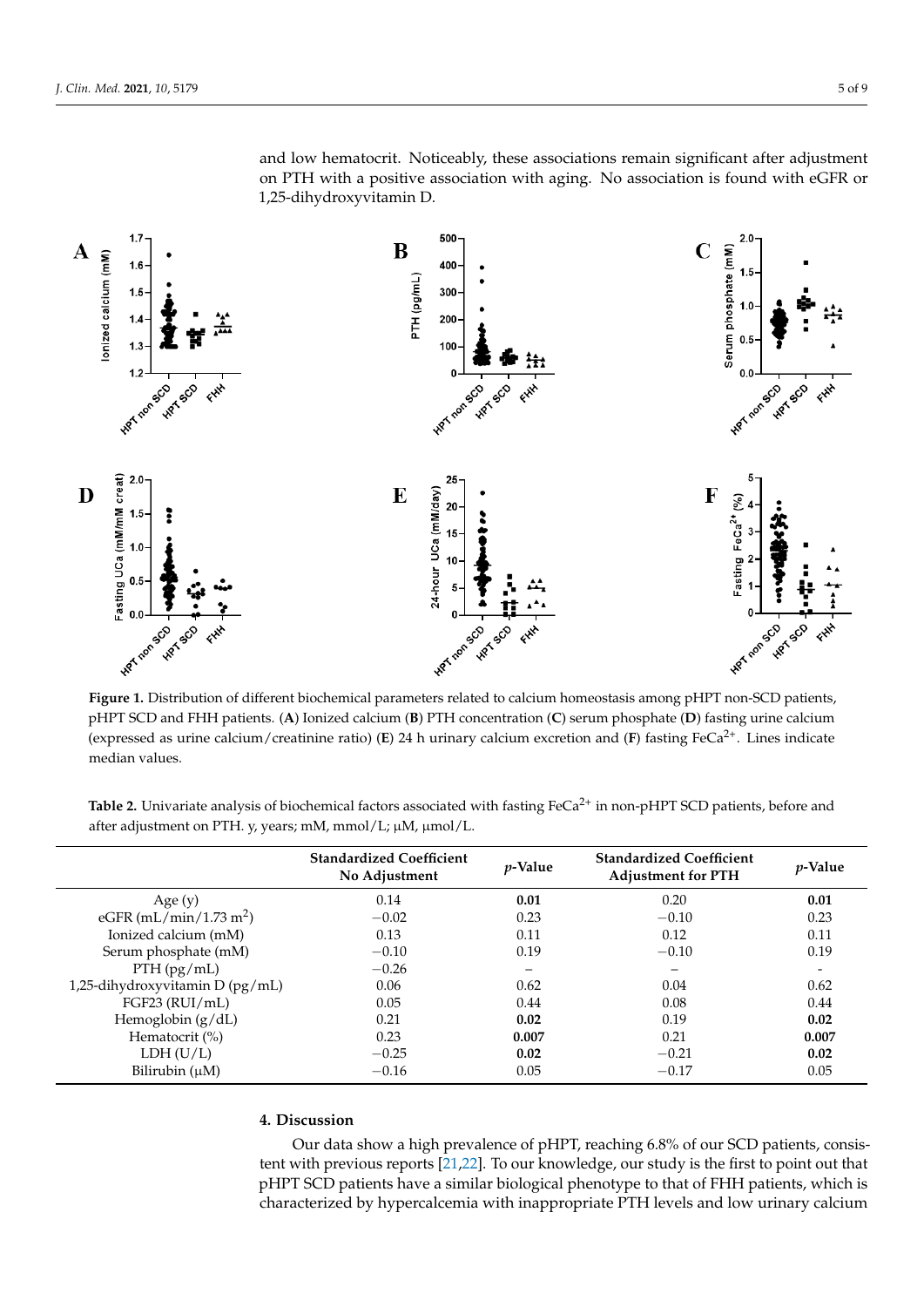excretion [24,25]. A low FeCa<sup>2+</sup> is a striking feature, raising the issue of a potential *CaSR* inactivating mutations in our hypercalcemic pHPT SCD patients, which was reasonably ruled out in eleven cases by genetic sequencing, and by the positive imaging of one hyperfunctional parathyroid gland in the remaining patient. This finding is significant, as various guidelines recommend urinary calcium excretion measurement to make the final diagnosis between pHPT and FHH, and consider hypercalciuria as one criterion among others to determine the need for surgery in asymptomatic forms of pHPT [26–30]. More specific guidelines for the SCD population should thus be reconsidered in the future.

The reasons 24 h calciuria was significantly higher in pHPT renal stone patients compared to pHPT SCD patients may be related to a higher calcium intake [31], and/or a higher protein intake [32], as assessed by 24 h urea and  $NH_4^+$  excretion (Table 1). Although no diet survey for calcium intake was available, we could assume that intestinal calcium absorption is increased in pHPT renal stone patients, as calcitriol was significantly increased. Nevertheless, in SCD patients, decreased calcium intake and intestinal absorption leading to low urinary calcium may also be due to ethnic origins, as previously reported [33–35].

However, a lower fasting  $FeCa<sup>2+</sup>$  in pHPT SCD patients compared to pHPT renal stone patients, despite a higher calcium filtered load (i.e., similar ionized calcium but higher eGFR), suggests a higher tubular calcium reabsorption. A similar PTH concentration and a lower calcitriol in the pHPT SCD group can reasonably rule out an increased calcium reabsorption in the distal tubules [36]. Nevertheless, an increased soluble klotho concentration, which has yet to be confirmed, could account for the increase in TRPV5 activity in this tubular segment, independent of PTH and calcitriol concentrations [37,38]. Alternatively, enhanced TRPV5 expression could also be due to FGF23 activity [39]. Conversely, the thick ascending loop of Henle (TALH) and CaSR could potentially be key components. Indeed, this was suggested by the FHH-like biological phenotype of the pHPT SCD patients, as mentioned above. This hypothesis of an increased tubular reabsorption in calcium and a lower CaSR activity was already suggested in pHPT non-SCD African American patients [40], thus raising the issue of the mechanism at play.

Our data show that, in non-pHPT SCD patients, a negative association was found between fasting FeCa<sup>2+</sup> and several biomarkers of hemolysis such as LDH, low hemoglobin or low hematocrit patients after adjustment on PTH, and thus independent of PTH-mediated distal tubular calcium reabsorption. It appears that chronic hemolysis, which is strongly associated with hyperfiltration and albuminuria in this population [41,42], would also be associated with an increased calcium tubular reabsorption. Although chronic hemolysis in SCD patients is associated with a systemic macro- and microangiopathy, which leads to organ damages such as pulmonary hypertension, leg ulcers or priapism [43,44], no link was found with renal function or albuminuria, which have been reported to be associated with chronic hemolysis [41,42]. Moreover, renal medulla and TALH lesions, which are considered a consequence of vaso-occlusive events, are an unlikely hypothesis to explain the partial loss of CaSR activity, resulting in enhanced tubular calcium reabsorption. Indeed, no association was found between fasting  $FeCa<sup>2+</sup>$  and fasting urine osmolality or urinary ammonium excretion (data not shown). Besides, an efficient paracellular calcium reabsorption in this tubular segment requires intact claudins 16 and 19 [45]. In accordance with this view, aging is independently associated with a decreased tubular reabsorption, with no link found between fasting  $FeCa^{2+}$  and eGFR decrease. Obviously, the identification of the calcium renal tubular segment(s) that account for the low  $FeCa<sup>2+</sup>$  and the hemolytic by-product(s) involved in this process have yet to be unraveled.

Though a lower calcitriol in the pHPT SCD group compared to pHPT renal stone group does not explain a lower fasting  $FeCa<sup>2+</sup>$ , it may account for a lower 24 h calcium excretion through a decrease in calcium intestinal absorption, as mentioned above. Indeed, calcitriol levels are increased only in one-third of pHPT SCD patients but in most pHPT renal stone patients, as expected [46–49]. This subnormal calcitriol value may be surprising at first glance, as no difference is detected for PTH values between the two groups, and thus is likely related to high serum phosphate [4–8] and high FGF23 concentrations in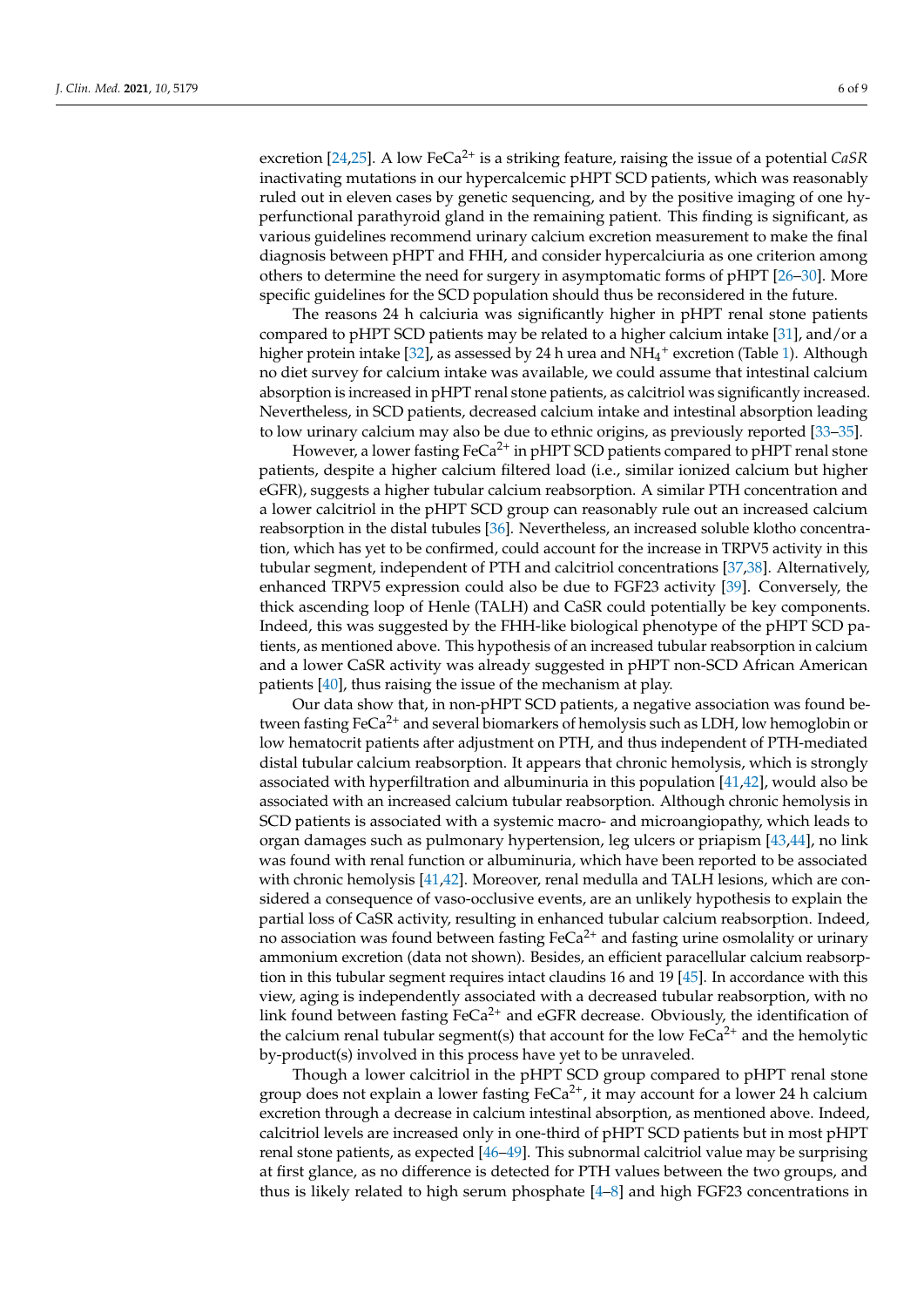SCD patients [8,50,51], which would exert an inhibitory effect on calcitriol synthesis by the proximal tubule [49]. Moreover, hypophosphatemia is a frequent feature in pHPT, as PTH inhibits phosphate reabsorption by proximal tubules [52–55]. In our series, only 2 out of 12 pHPT SCD patients (17%) have hypophosphatemia versus 52 out of 91 pHPT (57%) renal stone patients. We can assume that the tendency for SCD patients to have pre-existing high serum phosphate levels in a basal state explains why pHPT does not yield serum phosphate values within the normal range, despite the excessive excretion of PTH by the parathyroid glands.

Our study may have several limitations: the comparison of biochemical parameters between pHPT SCD and pHPT renal stone patients might include some biases, such as age and ethnicity, as SCD patients are younger and of African or West Indian descent, whereas renal stone patients were mostly Caucasian. Normocalcemic pHPT patients were not included to avoid additional bias, which may imply a higher prevalence of pHPT than indicated in our SCD population. Due to the low number of pHPT SCD and FHH patients in our groups, a comparison was not performed due to a lack of power. However, the biological pattern shown in Figure 1 looks very similar, despite genuine pHPT in SCD patients being responsible for the stress associated with the handling of renal calcium tubular in SCD population. Daily calcium intake and bone status was unfortunately lacking in this study and should be part of the metabolic workup in this population, as the prevalence of very low bone mass density in pHPT SCD patients was reported in one study [21].

To conclude, we confirm a high prevalence of pHPT among our SCD population, with a biological pattern including high serum calcium, inadequate PTH levels and subnormal calcitriol concentrations, and a strikingly low  $FeCa<sup>2+</sup>$ , which is associated with chronic hemolysis biomarkers. The precise mechanism at play and the identification of the involved tubular segment remain largely speculative and require further investigation.

**Author Contributions:** Conceptualization, J.-P.H. and F.L.; methodology, J.-P.H. and E.A.K.; formal analysis, J.-P.H., E.A.K. and L.C.; data collection, V.A., F.L., R.V.-P., V.F., C.S.-J., E.L., R.C., E.A.K. and J.-P.H.; writing—original draft preparation, E.A.K.; writing—review and editing, E.A.K., J.-P.H. and L.C.; supervision, J.-P.H.; project administration, J.-P.H. All authors have read and agreed to the published version of the manuscript.

**Funding:** This research received no external funding.

**Institutional Review Board Statement:** The study was conducted according to the guidelines of the Declaration of Helsinki. Data collection was approved by the "Commission Nationale de l'Informatique et des Libertés" according to French legislation (n◦2065902v0). Ethical review and approval were waived for this retrospective study according to French law.

**Informed Consent Statement:** Informed consent was obtained from all subjects involved in the study.

**Data Availability Statement:** Upon request, data supporting reported results can be obtained from J-P.H. (jean-philippe.haymann@aphp.fr).

**Acknowledgments:** We thank Luc Frimat for his support and constructive discussion.

**Conflicts of Interest:** The authors declare no conflict of interest.

#### **References**

- 1. Rees, D.C.; Williams, T.N.; Gladwin, M.T. Sickle-cell disease. *Lancet* **2010**, *376*, 2018–2031. [\[CrossRef\]](http://doi.org/10.1016/S0140-6736(10)61029-X)
- 2. Da Guarda, C.C.; Yahouédéhou, S.C.M.A.; Santiago, R.P.; dos Santos Neres, J.S.; de Lima Fernandes, C.F.; Aleluia, M.M.; Figueiredo, C.V.B.; Fiuza, L.M.; Carvalho, S.P.; de Oliveira, R.M.; et al. Sickle cell disease: A distinction of two most frequent phenotypes (HbSS and HbSC). *PLoS ONE* **2020**, *15*, e0228399. [\[CrossRef\]](http://doi.org/10.1371/journal.pone.0228399) [\[PubMed\]](http://www.ncbi.nlm.nih.gov/pubmed/31995624)
- 3. Piel, F.B.; Steinberg, M.H.; Rees, D.C. Sickle cell disease. *N. Engl. J. Med.* **2017**, *376*, 1561–1573. [\[CrossRef\]](http://doi.org/10.1056/NEJMra1510865)
- 4. De Jong, P.E.; De Jong-Van Den Berg, L.T.; Statius van Eps, L.W. The tubular reabsorption of phosphate in sickle-cell nephropathy. *Clin. Sci. Mol. Med.* **1978**, *55*, 429–434. [\[CrossRef\]](http://doi.org/10.1042/cs0550429)
- 5. Smith, E.C.; Valika, K.S.; Woo, J.E.; O'Donnell, J.G.; Gordon, D.L.; Westerman, M.P. Serum phosphate abnormalities in sickle cell anemia. *Proc. Soc. Exp. Biol. Med.* **1981**, *168*, 254–258. [\[CrossRef\]](http://doi.org/10.3181/00379727-168-41269)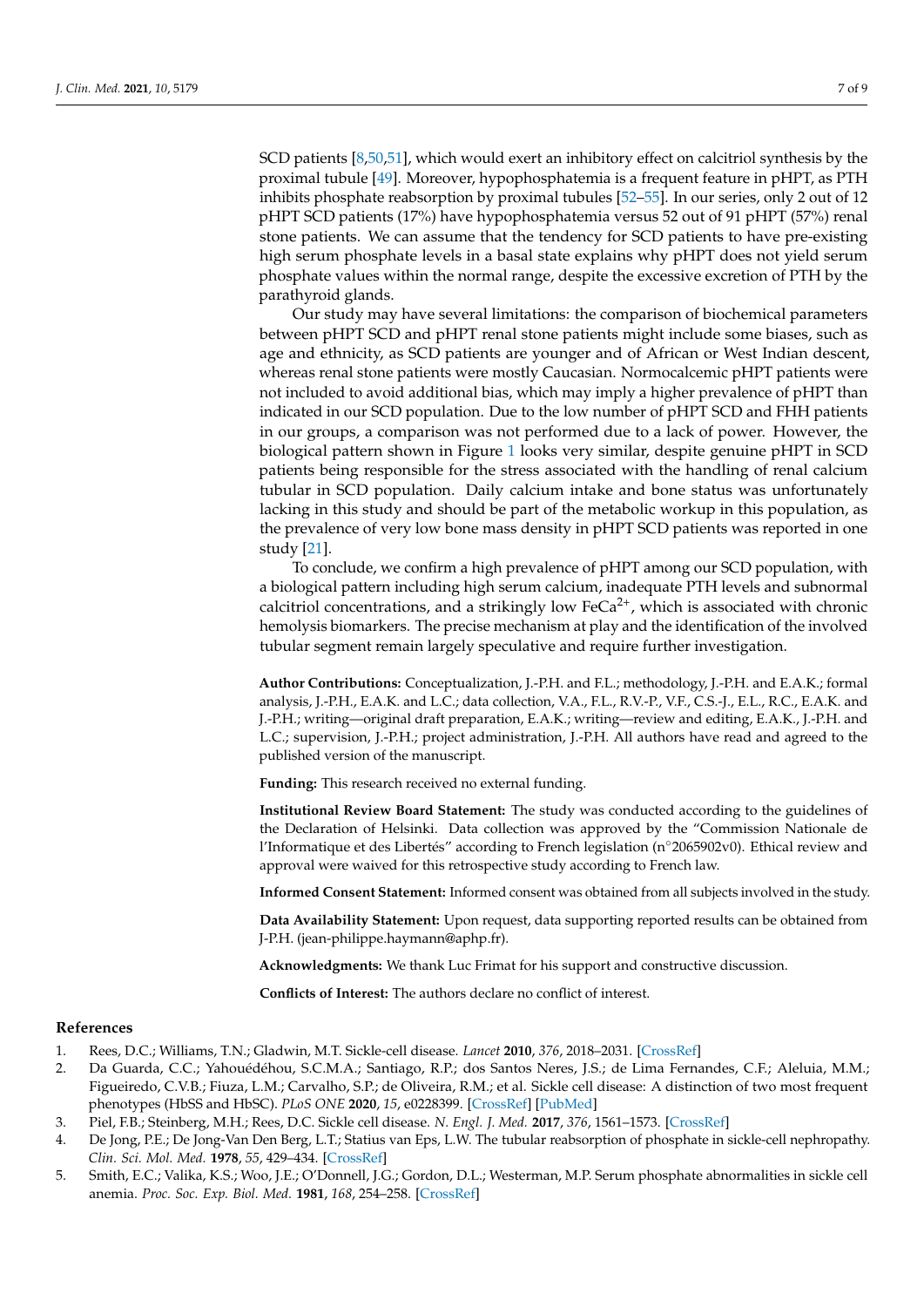- 6. Al-Harbi, N.; Annobil, S.H.; Abbag, F.; Adzaku, F.; Bassuni, W. Renal reabsorption of phosphate in children with sickle cell anemia. *Am. J. Nephrol.* **1999**, *19*, 552–554. [\[CrossRef\]](http://doi.org/10.1159/000013518) [\[PubMed\]](http://www.ncbi.nlm.nih.gov/pubmed/10575182)
- 7. Oladipo, O.O.; Temiye, E.O.; Ezeaka, V.C.; Obomanu, P. Serum magnesium, phosphate and calcium in Nigerian children with sickle cell disease. *West. Afr. J. Med.* **2005**, *24*, 120–123. [\[CrossRef\]](http://doi.org/10.4314/wajm.v24i2.28180)
- 8. Raj, V.M.S.; Freundlich, M.; Hamideh, D. Abnormalities in renal tubular phosphate handling in children with sickle cell disease. *Pediatr. Blood Cancer* **2014**, *61*, 2267–2270. [\[CrossRef\]](http://doi.org/10.1002/pbc.25188) [\[PubMed\]](http://www.ncbi.nlm.nih.gov/pubmed/25132581)
- 9. Antwi-Boasiako, C.; Kusi-Mensah, Y.A.; Hayfron-Benjamin, C.; Aryee, R.; Boatemaah Dankwah, G.; Kwawukume, L.A.; Owusu Darkwa, E. Total serum magnesium levels and calcium-to-magnesium ratio in sickle cell disease. *Medicina* **2019**, *55*, 547. [\[CrossRef\]](http://doi.org/10.3390/medicina55090547) [\[PubMed\]](http://www.ncbi.nlm.nih.gov/pubmed/31470666)
- 10. Zehtabchi, S.; Sinert, R.; Rinnert, S.; Chang, B.; Heinis, C.; Altura, R.A.; Altura, B.T.; Altura, B.M. Serum ionized magnesium levels and ionized calcium-to-magnesium ratios in adult patients with sickle cell anemia. *Am. J. Hematol.* **2004**, *77*, 215–222. [\[CrossRef\]](http://doi.org/10.1002/ajh.20187)
- 11. Maurel, S.; Stojanovic, K.S.; Avellino, V.; Girshovich, A.; Letavernier, E.; Grateau, G.; Baud, L.; Girot, R.; Lionnet, F.; Haymann, J.-P. Prevalence and correlates of metabolic acidosis among patients with homozygous sickle cell disease. *Clin. J. Am. Soc. Nephrol.* **2014**, *79*, 648–653. [\[CrossRef\]](http://doi.org/10.2215/CJN.09790913)
- 12. Batlle, D.; Itsarayoungyuen, K.; Arruda, J.A.; Kurtzman, N.A. Hyperkalemic hyperchloremic acidosis in sickle cell hemoglobinopathies. *Am. J. Med.* **1982**, *72*, 188–192. [\[CrossRef\]](http://doi.org/10.1016/0002-9343(82)90809-9)
- 13. Han, J.; Zhang, X.; Saraf, S.L.; Gowhari, M.; Molokie, R.E.; Hassan, J.; Jain, S.; Shah, B.N.; Abbasi, T.; Machado, R.F.; et al. Risk factors for vitamin D deficiency in sickle cell disease. *Br. J. Haematol.* **2018**, *181*, 828–835. [\[CrossRef\]](http://doi.org/10.1111/bjh.15270)
- 14. De Oliveira, J.F.; Vicente, N.G.; Santos, J.P.P.; Weffort, V.R.S. Vitamin D in children and adolescents with sickle cell disease: An integrative review. *Rev. Paul. Pediatr.* **2015**, *33*, 350–355. [\[CrossRef\]](http://doi.org/10.1016/j.rppede.2015.06.015)
- 15. Mohammed, S.; Addae, S.; Suleiman, S.; Adzaku, F.; Annobil, S.; Kaddoumi, O.; Richards, J. Serum calcium, parathyroid hormone, and vitamin D status in children and young adults with sickle cell disease. *Ann. Clin. Biochem.* **1993**, *30 Pt 1*, 45–51. [\[CrossRef\]](http://doi.org/10.1177/000456329303000108)
- 16. Adewoye, A.H.; Chen, T.; Ma, Q.; McMahon, L.; Mathieu, J.; Malabanan, A.; Steinberg, M.H.; Holick, M.F. Sickle cell bone disease: Response to vitamin D and calcium. *Am. J. Hematol.* **2008**, *83*, 271–274. [\[CrossRef\]](http://doi.org/10.1002/ajh.21085) [\[PubMed\]](http://www.ncbi.nlm.nih.gov/pubmed/17924548)
- 17. Osunkwo, I.; Hodgman, E.I.; Cherry, K.; Dampier, C.; Eckman, J.; Ziegler, T.R.; Ofori-Acquah, S.; Tangpricha, V. Vitamin D deficiency and chronic pain in sickle cell disease. *Br. J. Haematol.* **2011**, *153*, 538–540. [\[CrossRef\]](http://doi.org/10.1111/j.1365-2141.2010.08458.x) [\[PubMed\]](http://www.ncbi.nlm.nih.gov/pubmed/21275953)
- 18. Walker, M.D.; Silverberg, S.J. Primary hyperparathyroidism. *Nat. Rev. Endocrinol.* **2018**, *14*, 115–125. [\[CrossRef\]](http://doi.org/10.1038/nrendo.2017.104)
- 19. Muthu, J.; Ali, M. Amelioration of sickle cell pain after parathyroidectomy in two patients with concurrent hyperparathyroidism: An interesting finding. *Case Rep. Med.* **2016**, *2016*, 3263951. [\[CrossRef\]](http://doi.org/10.1155/2016/3263951)
- 20. Krishnamoorthy, P.; Alyaarubi, S.; Abish, S.; Gale, M.; Albuquerque, P.; Jabado, N. Primary hyperparathyroidism mimicking vaso-occlusive crises in sickle cell disease. *Pediatrics* **2006**, *118*, e537–e539. [\[CrossRef\]](http://doi.org/10.1542/peds.2006-0337) [\[PubMed\]](http://www.ncbi.nlm.nih.gov/pubmed/16882790)
- 21. Denoix, E.; Bomahou, C.; Clavier, L.; Ribeil, J.-A.; Lionnet, F.; Bartolucci, P.; Courbebaisse, M.; Pouchot, J.; Arlet, J.-B. Primary hyperparathyroidism in sickle cell disease: An unknown complication of the disease in adulthood. *J. Clin. Med.* **2020**, *9*, 308. [\[CrossRef\]](http://doi.org/10.3390/jcm9020308) [\[PubMed\]](http://www.ncbi.nlm.nih.gov/pubmed/31979085)
- 22. Arlet, J.-B.; Courbebaisse, M.; Chatellier, G.; Eladari, D.; Souberbielle, J.-C.; Friedlander, G.; de Montalembert, M.; Prié, D.; Pouchot, J.; Ribeil, J.-A. Relationship between vitamin D deficiency and bone fragility in sickle cell disease: A cohort study of 56 adults. *Bone* **2013**, *52*, 206–211. [\[CrossRef\]](http://doi.org/10.1016/j.bone.2012.10.005) [\[PubMed\]](http://www.ncbi.nlm.nih.gov/pubmed/23072921)
- 23. Levey, A.S.; Stevens, L.A.; Schmid, C.H.; Zhang, Y.; Castro, A.F., 3rd; Feldman, H.I.; Kusek, J.W.; Eggers, P.; Van Lente, F.; Greene, T.; et al. A new equation to estimate glomerular filtration rate. *Ann. Intern. Med.* **2009**, *150*, 604–612. [\[CrossRef\]](http://doi.org/10.7326/0003-4819-150-9-200905050-00006) [\[PubMed\]](http://www.ncbi.nlm.nih.gov/pubmed/19414839)
- 24. Lee, J.Y.; Shoback, D.M. Familial hypocalciuric hypercalcemia and related disorders. *Best. Pract. Res. Clin. Endocrinol. Metab.* **2018**, *32*, 609–619. [\[CrossRef\]](http://doi.org/10.1016/j.beem.2018.05.004) [\[PubMed\]](http://www.ncbi.nlm.nih.gov/pubmed/30449544)
- 25. Toka, H.R.; Al-Romaih, K.; Koshy, J.M.; Iii, S.D.; Kos, C.H.; Quinn, S.J.; Curhan, G.C.; Mount, D.B.; Brown, E.M.; Pollak, M.R. Deficiency of the calcium-sensing receptor in the kidney causes parathyroid hormone-independent hypocalciuria. *J. Am. Soc. Nephrol.* **2012**, *23*, 1879–1890. [\[CrossRef\]](http://doi.org/10.1681/ASN.2012030323) [\[PubMed\]](http://www.ncbi.nlm.nih.gov/pubmed/22997254)
- 26. Bilezikian, J.P.; Brandi, M.L.; Eastell, R.; Silverberg, S.J.; Udelsman, R.; Marcocci, C.; Potts, J.T. Guidelines for the management of asymptomatic primary hyperparathyroidism: Summary statement from the fourth international workshop. *J. Clin. Endocrinol. Metab.* **2014**, *99*, 3561–3569. [\[CrossRef\]](http://doi.org/10.1210/jc.2014-1413) [\[PubMed\]](http://www.ncbi.nlm.nih.gov/pubmed/25162665)
- 27. Wilhelm, S.M.; Wang, T.S.; Ruan, D.T.; Lee, J.A.; Asa, S.; Duh, Q.-Y.; Doherty, G.M.; Herrera, M.F.; Pasieka, J.L.; Perrier, N.D.; et al. The American association of endocrine surgeons guidelines for definitive management of primary hyperparathyroidism. *JAMA Surg.* **2016**, *151*, 959–968. [\[CrossRef\]](http://doi.org/10.1001/jamasurg.2016.2310)
- 28. Taniegra, E.D. Hyperparathyroidism. *Am. Fam. Physician* **2004**, *69*, 333–339.
- 29. Khan, A.A.; Hanley, D.A.; Rizzoly, R.; Bollerslev, J.; Young, J.E.; Rejnmark, L.; Thakker, R.; D'Amour, P.; Paul, T.; Van Uum, S.; et al. Primary hyperpara.athyroidism: Review and recommendations on evaluation, diagnosis, and management. A Canadian and international consensus. *Osteoporosis Int.* **2017**, *28*, 1–19. [\[CrossRef\]](http://doi.org/10.1007/s00198-016-3716-2)
- 30. Jawaid, I.; Rajesh, S. Hyperparathyroidism (primary) NICE guideline: Diagnosis, assessment, and initial management. *Br. J. Gen. Pract.* **2020**, *70*, 362–363. [\[CrossRef\]](http://doi.org/10.3399/bjgp20X710717)
- 31. Norman, D.A.; Fordtran, J.S.; Brinkley, L.J.; Zerwekh, J.E.; Nicar, M.J.; Strowig, S.M.; Pak, C.Y. Jejunal ileal adaptation to alterations in dietary calcium: Changes in calcium magnesium absorption pathogenetic role of parathyroid hormone, 1,25-dihydroxyvitamin D. *J. Clin. Investig.* **1981**, *67*, 1599–1603. [\[CrossRef\]](http://doi.org/10.1172/JCI110194)